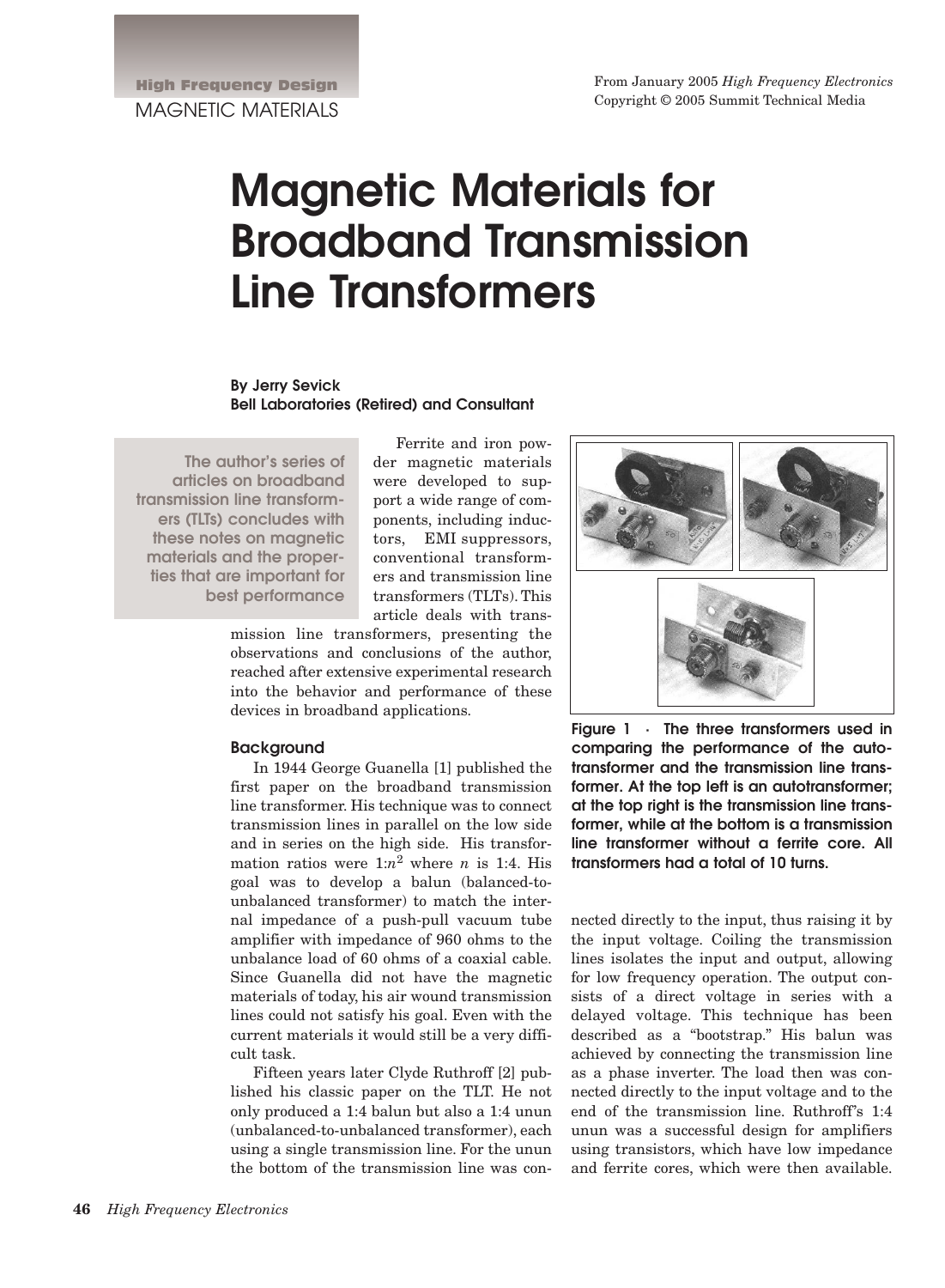High Frequency Design MAGNETIC MATERIALS



**Figure 2 · Measurements taken on the three transformers in Figure 1 when matched at 12.5:50 ohms. Note that the transmission line transformer is superior to the autotransformer both in efficiency and bandwidth. Also notice the limited bandwidth without a core.**

These amplifiers were used in the emerging digital systems of the time, namely high speed PCM (pulse code modulation).

It can be said that the broadband TLT favors low impedance matching as will be shown. Higher impedances cannot use higher permeabilities because they tend to have higher losses. On the other hand lower impedances not only benefit from lower reactive requirements but also by use of higher permeabilities. The next section will show the general relationship between permeability and loss.

### **Magnetic Materials**

An investigation on the short vertical antennae in the 40-meter amateur radio band [3] led to an interesting conclusion. A 6-foot high, "top-hat" loaded vertical over a lossless image plane (100 radials) presented an impedance at resonance of only 3 ohms. After much searching it was found that two 1:4 Ruthroth-style ununs, connected in series, provided a match to a 50 ohm cable. The resulting 1:16 impedance ratio efficiently transformed the 3 ohms of the short vertical radial to 50 ohms.

The first experiment performed for understanding these broadbrand devices was the comparison of a TLT with an autotransformer, and with a TLT without a magnetic core. Figure 1 shows the three transformers. Since all have the same number of turns, the transformers on the top look the same while the one with the missing core is obvious. Figure 2 shows the results of this experiment. As can be seen, the autotransformer performs very poorly compared to the TLT, and the core is very important for low frequency response. The rest of this paper will review results obtained for various magnetic materials.



**Figure 3 · Loss and bandwidth performance of 4:1 transformers operating at the 50:12.5 ohm level. Note the shift in frequency range when materials of different permeability are used.**

Figure 3 shows the comparison of K5 and Q1 ferrite cores operating at a 50:12.5 ohm using Ruthroff's 1:4 design. These are in turn compared to an autotransformer using the Q1 core. As can be seen, the autotransformer is vastly inferior and the TLTs have similar efficiencies at this impedance level. Also the K5 transformer has a better low frequency response because of the higher permeability of this material.

Figure 4 includes a comparison of the two cores used in Figure 3, but at the higher impedance level of a 200:50 ohm ratio. A similar transformer using a Q2 core is also shown in the figure. The Q2 core shows that at a higher impedance level a higher bulk resistivity is required for optimum efficiency. Results for a fourth transformer using a powdered iron core (E material) are also included. Since this material has much lower permeability than the ferrite materials, its low frequency response suffers accordingly.



**Figure 4 · Loss vs frequency of four 4:1 transformers at the 200:50 ohm level.**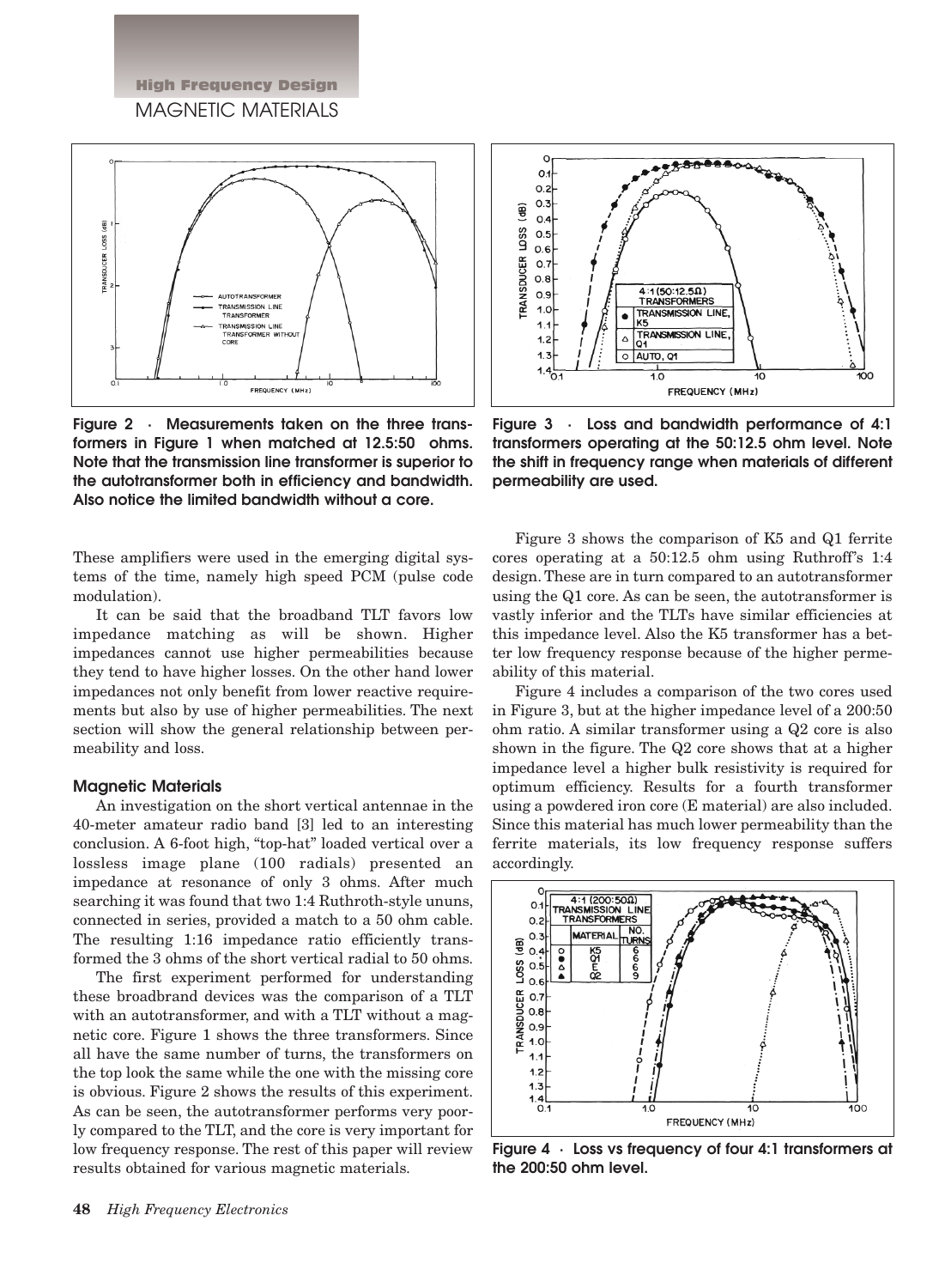High Frequency Design MAGNETIC MATERIALS

| <b>Material</b>    | Supplier                             | Permeability<br>$(\mu_i)$ | <b>Bulk Resistivity</b><br>$(W-cm)$ |
|--------------------|--------------------------------------|---------------------------|-------------------------------------|
| $Q1$ (NiZn)        | Allen-Bradley                        | 125                       | $10^{8}$                            |
|                    | (formerly Indiana General)           |                           |                                     |
| Q2(NiZn)           | Allen-Bradley                        | 40                        | $10^{9}$                            |
| H(NiZn)            | Allen-Bradley                        | 850                       | $10^4 - 10^5$                       |
|                    | E (Powdered Iron) Arnold Engineering | 10                        | $10^{-2}$                           |
| $C2050$ (NiZn)     | Ceramic Magnetics                    | 100                       | $3\times10^7$                       |
| $C2025$ (NiZn)     | Ceramic Magnetics                    | 175                       | $5\times10^6$                       |
| CN20(NiZn)         | Ceramic Magnetics                    | 800                       | $10^{6}$                            |
| $CMD5005$ $(NiZn)$ | Ceramic Magnetics                    | 1400                      | $7\times10^9$                       |
| $61$ (NiZn)        | Fair-Rite                            | 125                       | $10^{8}$                            |
| $43$ (NiZn)        | Fair-Rite                            | 850                       | $10^{5}$                            |
| $77 \, (MnZn)$     | Fair-Rite                            | 2000                      | $10^{2}$                            |
| 3C8 (MnZn)         | Ferroxcube                           | 2700                      | $10^2 - 10^3$                       |
| $K5$ (NiZn)        | MH&W Intl. (TDK)                     | 290                       | $2\times10^6$                       |
| KR6(NiZn)          | MH&W Intl. (TDK)                     | 2000                      | $10^5 - 10^6$                       |

**Table 1 · Cores, suppliers and specifications for the experiments described in this paper. [The list is not comprehensive and includes some materials not examined by the author. Readers should note that other materials are also available for TLT applications—editor.)** 

Figure 5 shows the results of 4 transformers using nickel zinc cores, but with different permeabilities. It is interesting to note that the core CMD5005 has the same efficiency but with a much higher permeability. Table 1 shows that this ferrite also has a very high bulk resistivity, which contributes to its performance at the 200:50 ohm level.

Figure 6 shows three other ferrite

cores, which can be seen performing quite poorly at the 200:50 ohm level. Of particular note is the 3C8 curve. This is a manganese zinc core, which has a high permeability and a low bulk resistivity, as shown in Table 1.

## **Concluding Remarks**

After consideration of the information displayed in Table 1 and in Figures 3 through 6, we can reach the

following conclusions:

1) Since very little flux occurs in the cores in the passband, the losses are basically due to the potential difference along the lengths of the transmission lines. The losses are due to the voltages and are therefore dielectric in nature. As was seen, the highest bulk resistivity yields the highest efficiency.

2) The other parameter that is important with transmission line transformers is the permeability. High permeability of core materials results in shorter transmission lines. This directly benefits Ruthroff's bootstrap approach, which adds a delayed voltage to a direct voltage. Further, with shorter transmission lines, their characteristic impedance is somewhat less critical. If a toroid is used for the core, the magnetizing inductance  $L_M$  (in henrys) is:

$$
L_M = 0.4 \,\pi \, N^2 \mu_0 \Bigg( \frac{A_e (\text{cm}^2)}{L_e (\text{cm})} \Bigg) \times 10^{-8}
$$

where *N* is the number of turns,  $\mu_0$  is the permeability of the core,  $A_{\rho}$  is the effective cross-sectional area of the core, and  $L_{\rho}$  is the average magnetic path length in the core.

We can see from the above equation that by increasing the permeability ten-fold, the number of turns



**Figure 5 · Loss vs frequency for four core materials from Ceramic Magnetics with optimized windings for the 50:12.5 ohm level.**



**Figure 6 · Measurements of 3C8, KR6 and H materials at the 200:50 ohm level.**